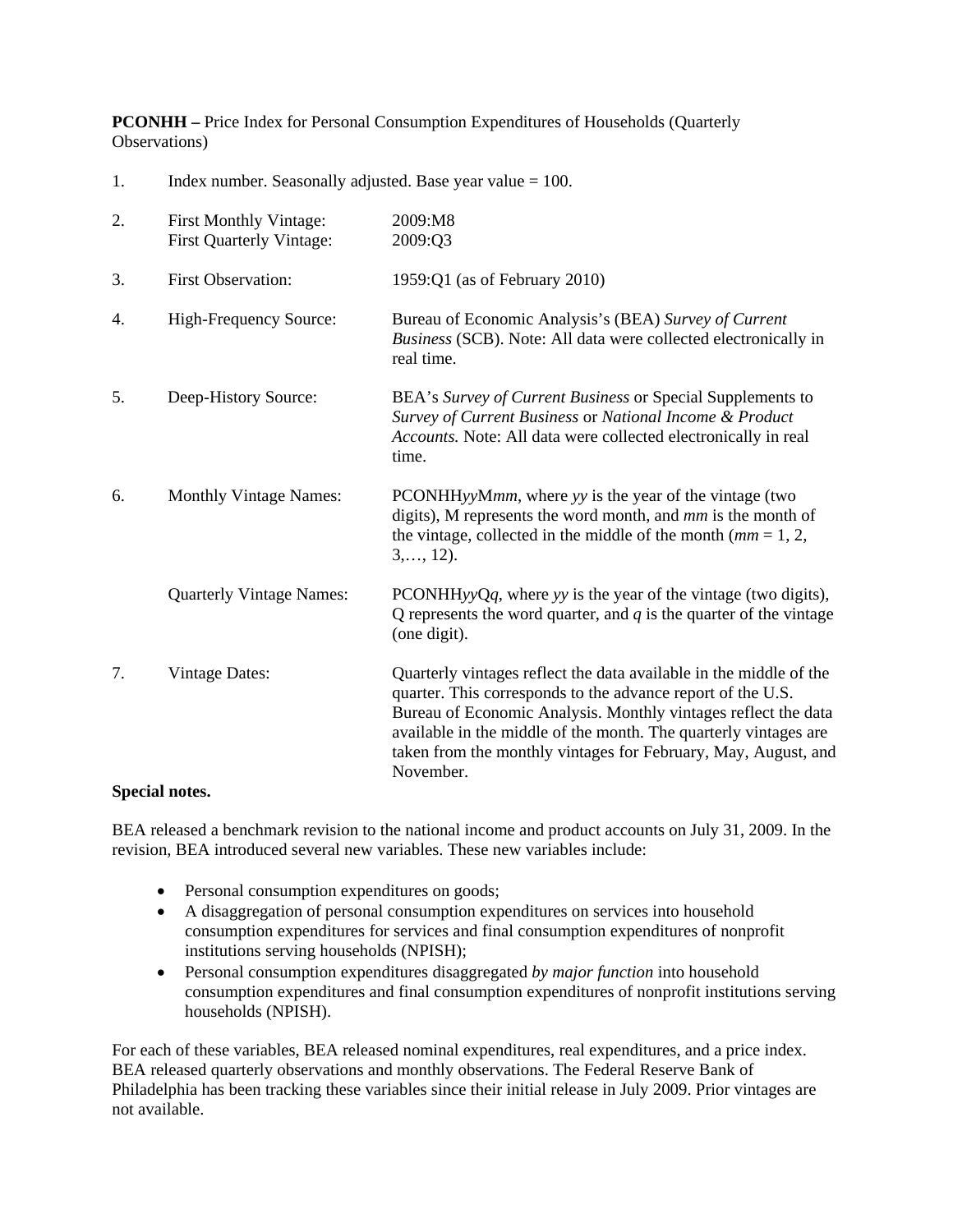The following identities for nominal variables relate the new variables to the ones with which many analysts are most familiar. (For variables in the Philadelphia Fed's real-time dataset, our mnemonics appear in parentheses.) The corresponding identities for real variables may not hold exactly due to the well known non-additivity of chain-weight components. The new variables, first introduced by BEA in its July 31, 2009 benchmark revision, appear in italics.

### **Identities: Product Side**

### **Nominal Personal Consumption Expenditures (NCON) =**

Nominal Personal Consumption Expenditures on Services + *Nominal Personal Consumption Expenditures on Goods* (NCONG).[1](#page-1-0)

*Nominal Personal Consumption Expenditures on Goods* **(NCONG) =**

Nominal Personal Consumption Expenditures on Durable Goods  $+$  Nominal Personal Consumption Expenditures on Nondurable Goods.<sup>[2](#page-1-1)</sup>

### **Nominal Personal Consumption Expenditures on Services =**

*Nominal Household Personal Consumption Expenditures for Services* (NCONSHH) + *Nominal Final Consumption Expenditures of NPISH* (NCONSNP).[3](#page-1-2)

## **Identities: By Major Function**

## **Nominal Personal Consumption Expenditures (NCON) =**

 $\overline{a}$ 

*Nominal Household Personal Consumption Expenditures* (NCONHH) + *Nominal Final Consumption Expenditures of NPISH* (NCONSNP).[4](#page-1-3)

The table below shows the new variables introduced in BEA's July 2009 benchmark revision and their mnemonics in the Philadelphia Fed's real-time dataset.

<span id="page-1-0"></span><sup>&</sup>lt;sup>1</sup> All real quantities are available in the Philadelphia Fed's real-time dataset. The mnemonics for quarterly observations are: Rcon, RconS, and RconG.

<span id="page-1-1"></span> $2$  All real quantities are available in the Philadelphia Fed's real-time dataset. The mnemonics for quarterly observations are: RconG, RconD, and RconND.

<span id="page-1-2"></span> $3$  All real quantities are available in the Philadelphia Fed's real-time datset. The mnemonics for quarterly observations are: RconS, RconSHH, RconSNP.

<span id="page-1-3"></span><sup>&</sup>lt;sup>4</sup> All real quantities are available in the Philadelphia Fed's real-time dataset. The mnemonics for quarterly observations are: Rcon, RconHH, RconSNP.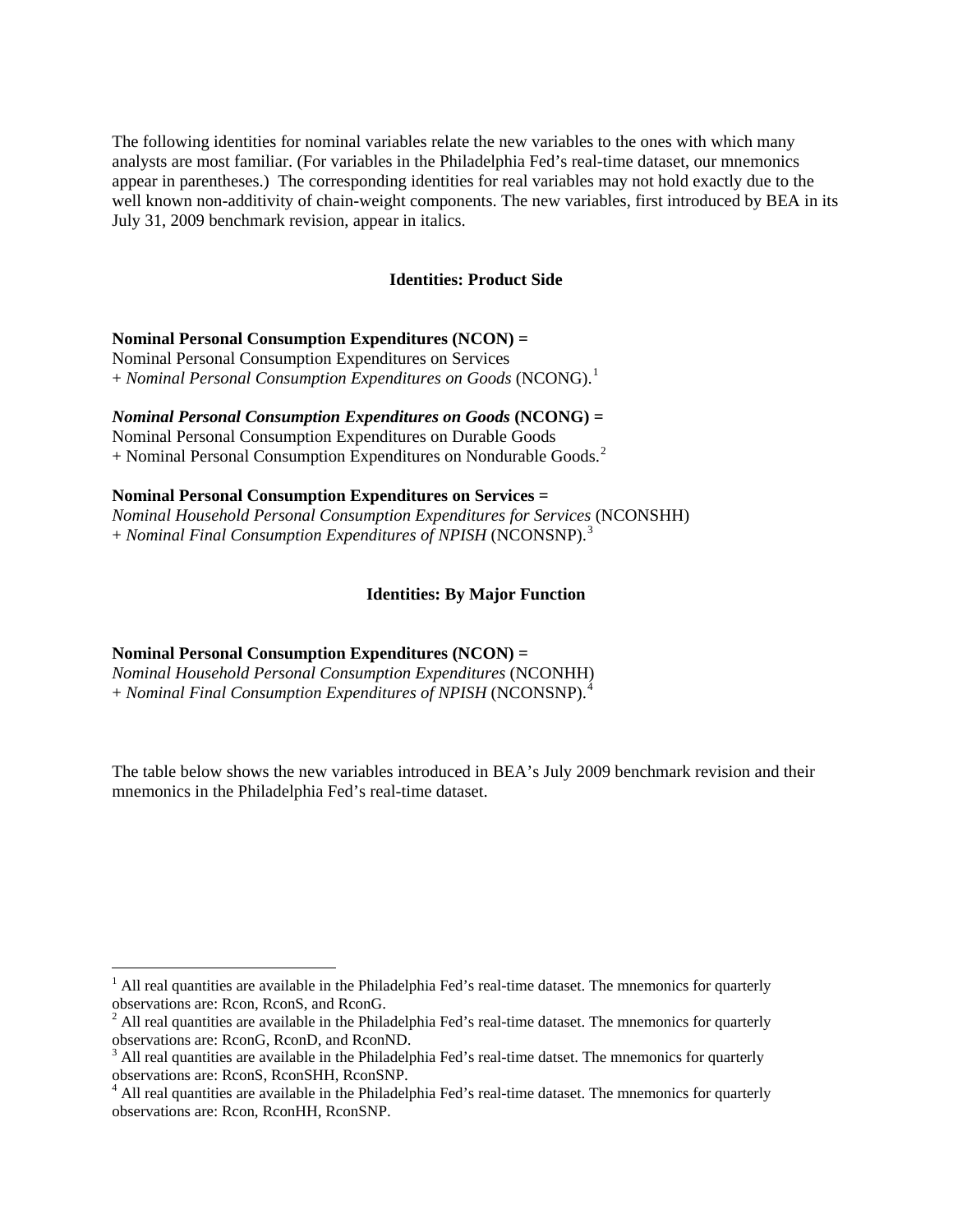*New Variables for Personal Consumption Expenditures in the Philadelphia Fed's Real-Time Data Set* 

| <b>Description</b>                                    | Philadelphia Fed Mnemonic |                    |
|-------------------------------------------------------|---------------------------|--------------------|
|                                                       | <b>Quarterly Obs</b>      | <b>Monthly Obs</b> |
| 1. Nominal Variables (Billions of Dollars)            |                           |                    |
| Personal Consumption Expenditures, Goods              | NconG                     | NconGm             |
| Household Consumption Expenditures for Services       | <b>NconSHH</b>            | NconSHHm           |
| <b>Final Consumption Expenditures of NPISH</b>        | <b>NconSNP</b>            | <b>NconSNPm</b>    |
| <b>Household Consumption Expenditures</b>             | NconHH                    | NconHHm            |
| 2. Real Variables (Billions of Dollars, Chain-Weight) |                           |                    |
| Personal Consumption Expenditures, Goods              | RconG                     | RconGm             |
| Household Consumption Expenditures for Services       | RconSHH                   | RconSHHm           |
| <b>Final Consumption Expenditures of NPISH</b>        | RconSNP                   | RconSNPm           |
| <b>Household Consumption Expenditures</b>             | RconHH                    | RconHHm            |
| 3. Price Indexes (Base Year Value $= 100$ )           |                           |                    |
| Personal Consumption Expenditures, Goods              | PconG                     | PconGm             |
| Household Consumption Expenditures for Services       | PconSHH                   | PconSHHm           |
| <b>Final Consumption Expenditures of NPISH</b>        | PconSNP                   | PconSNPm           |
| <b>Household Consumption Expenditures</b>             | PconHH                    | PconHHm            |